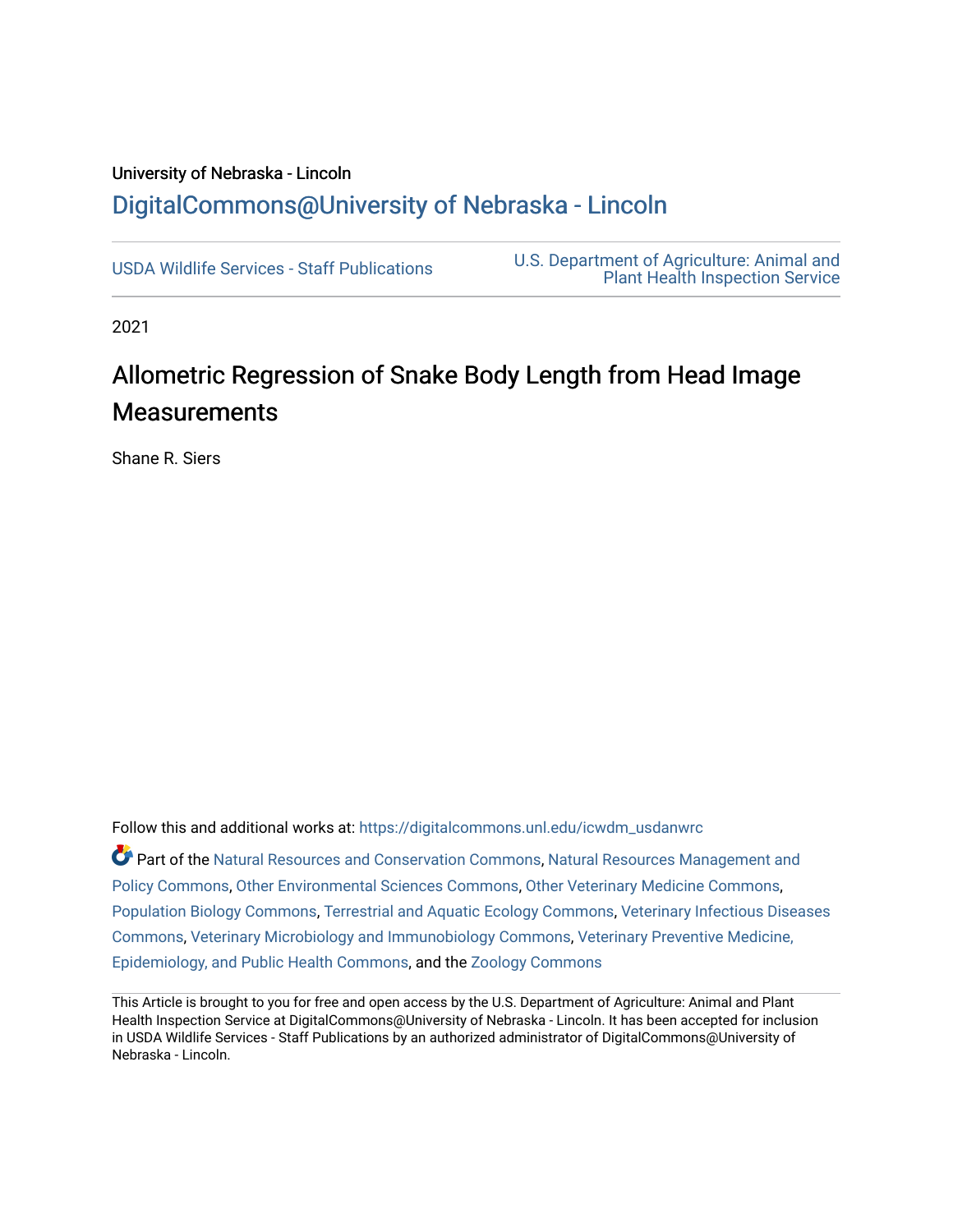Tools and Technology



# Allometric Regression of Snake Body Length from Head Image Measurements

SHANE R. SIERS (D[,](https://orcid.org/0000-0001-7961-5072)<sup>1</sup> USDA Wildlife Services, National Wildlife Research Center, 233 Pangelinan Way, Barrigada, Guam 96913, USA

ABSTRACT As in many fields of wildlife research and management, camera devices and photogrammetry have become an integral part of the toolkit for exploring otherwise-unseen aspects of the biology, behavior, and control of the invasive brown treesnake (Boiga irregularis) on Guam. Because brown treesnakes are cryptic and nocturnal, and nearly all aspects of their ecology are influenced by snake size, methods are needed to estimate snake size from images captured by infrared wildlife cameras. Unfortunately, it is difficult to capture images of an entire snake's length at a controlled distance from a simple camera setup. Here, I describe the allometric relationships between brown treesnake body length and potential predictors: head measurements, sex, and body condition. Head length (HL) was the most important predictor of body length, alone accounting for 95.9% of the variation in brown treesnake snout-vent length (SVL). We provide simple regression equations for predicting brown treesnake length from head measurements, an example of how to extract measurements from images, and a convenient lookup table for predicting SVL and 80% prediction intervals from HL alone. Coupled with a simple camera setup that controls subject distance and includes size standards in the image, we can estimate brown treesnake body size from images that include only the head when photographed from above. These methods have been developed to enable ongoing assessments of brown treesnake predation risk following landscape-scale suppression efforts that could enable the reintroduction of extirpated native wildlife. Published 2021. This article is a U.S. Government work and is in the public domain in the USA. Wildlife Society Bulletin published by Wiley Periodicals LLC on behalf of The Wildlife Society.

KEY WORDS allometric regression, Boiga irregularis, brown treesnake, Guam, invasive species, model selection, photogrammetry, predation threat, trail camera.

Allometry, or mathematical relationships among anatomical measurements (Schmidt‐Nielsen 1984), can be used to predict physiological states of individuals from isolated measures when direct measurement is difficult or impossible. Allometric equations have been used to predict body measurements in a broad range of taxa (Mollet and Cailliet 1996, Hile et al. 1997, Verdade 2000, McKinney et al. 2004, Morris and Mead 2016). Inference on animal size, as opposed to direct measurements, is often needed for wildlife that cannot be captured or handled due to crypsis, inaccessibility, potential behavioral effects, or safety of the animals or observers. Photogrammetry, or indirect measurements taken from camera images, has been coupled with allometric relationships to predict various morphometrics

Received: 27 October 2020; Accepted: 8 April 2021 Published: 13 September 2021

This is an open access article under the terms of the Creative Commons Attribution‐NonCommercial‐NoDerivs License, which permits use and distribution in any medium, provided the original work is properly cited, the use is non‐commercial and no modifications or adaptations are made.

 $^1E\!\!$ -mail: [shane.r.siers@usda.gov](mailto:shane.r.siers@usda.gov)

from animal images without making direct contact (e.g., Breuer et al. 2007, Krause et al. 2017, Ortega‐Ortiz et al. 2018, Gray et al. 2019). The proliferation of the use of inexpensive wildlife cameras (i.e., game cameras, trail cameras, or camera traps) has greatly benefitted wildlife research and management by providing an affordable, safe, and non‐invasive means of detecting and sampling wildlife. Photogrammetry using wildlife camera images has been employed to collect body measurements from disparate taxa, from large ungulates to reptiles and invertebrates (e.g., Collett and Fisher 2017, Muneza et al. 2019, Moore et al. 2020).

Since the accidental introduction of brown treesnakes (Boiga irregularis) to the formerly snake-free island of Guam in the western Pacific, they have invaded all terrestrial habitats and have reached extraordinarily high densities (up to 100 per ha at the height of the irruption; Rodda et al. 1999a). Brown treesnakes have caused millions of dollars of damage to the island's power infrastructure, inflicted painful bites to humans, preyed on domestic animals, and caused the extinction or extirpation of nearly the entire forest avifauna, with cascading ecological consequences such as loss of seed dispersal (Savidge 1987, Atkinson 1996,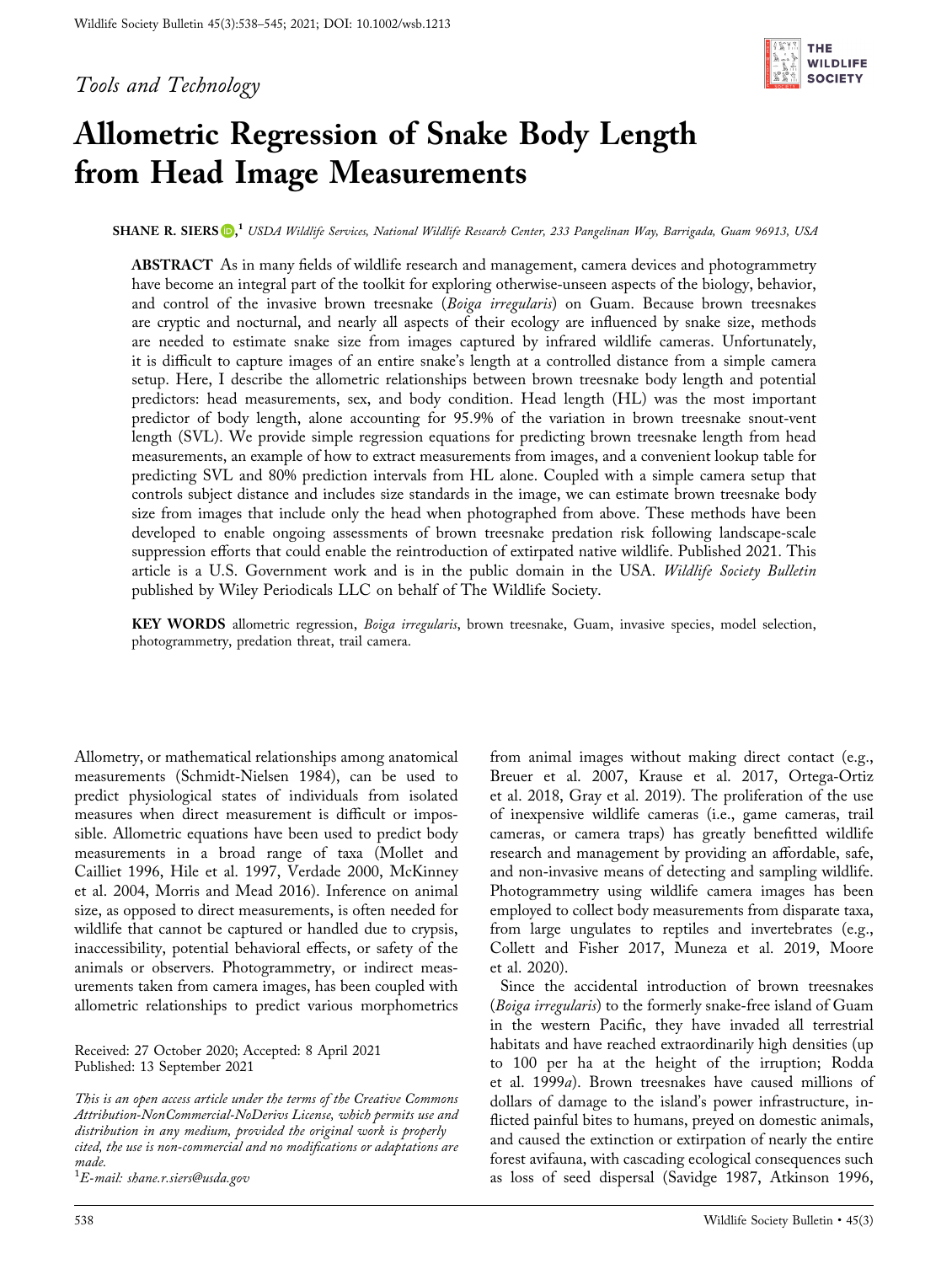Rodda and Savidge 2007, Caves et al. 2013). The brown treesnake has become a textbook example of the potential harm of an invasive predatory species and is considered one of the world's 100 worst invasive species (Lowe et al. 2000, Sodhi and Ehrlich 2010, Lockwood et al. 2013, Simberloff 2013). To mitigate damages, enormous investment has been made in research on the behavior, biology and ecology of the species, development, testing and implementation of control tools, and inspections of outbound cargo to prevent the spread of brown treesnakes to other snake-free islands in the Pacific (Rodda et al. 1999b, Rodda and Savidge 2007, Clark et al. 2018, Engeman et al. 2018).

The most notable recent technological innovation in brown treesnake control has been the development of an automated system for aerial distribution of toxic bait cartridges containing a dead neonatal mouse treated with acetaminophen (paracetamol). The cartridges are designed to hang in the forest canopy where the baits can be consumed by arboreally‐foraging snakes (Siers et al. 2019). The automated delivery system has been demonstrated to significantly reduce brown treesnake activity in large, experimental treatment plots (Siers et al.  $2020a,b$ ), opening the possibility that some native birds and lizards may be reintroduced to Guam's forests if snake numbers can be sufficiently suppressed.

However, accurate assessment of the suppressive effects of the automated aerial delivery system (ADS) is hampered by difficulties in estimating densities of brown treesnakes. Brown treesnakes have very low detection probability (probability of finding an individual known to be in a sampling area) and violate many of the assumptions of mark‐recapture or distance sampling density estimation models, making reliable density estimates impractically expensive and potentially biased and imprecise (Rodda et al. 1999a, Rodda and Campbell 2002, Rodda et al. 2007, Tyrrell et al. 2009, Christy et al. 2010). Simpler and more economical indices of brown treesnake activity or abundance, such as nontoxic bait disappearance rates (Siers et al. 2020a), are useful but potentially biased and do not provide any demographic data.

Lacking reliable estimators, evaluations of the effectiveness of snake suppression and ability to make management decisions may be limited to assessing the rates at which brown treesnakes come into contact with live lures, as an index of residual predation risk. Yackel Adams et al. (2019) used wildlife cameras framed on brown treesnake traps that contained live bird lures in protective chambers as surrogates for nesting birds to evaluate contact rates. Image captures of snakes at traps were a far more sensitive metric of snake activity and predation threat than trap captures of snakes, as camera‐recorded contact rates were almost 15 times higher than trap capture rates.

Live‐lure contact rates may be the best practical metric of the frequency of brown treesnake predation attempts. However, not all snake encounters carry the same risk of predation. Through the course of a brown treesnake's lifetime, a 5‐g, 350‐mm snout‐vent length (SVL) hatchling may grow by orders of magnitude to a 700‐g, 1,500‐mm

female or 2,000‐g, 2,000‐mm male (Savidge 1991, Siers 2015, Siers et al. 2017a). Brown treesnakes under 750 mm SVL feed almost exclusively on small lizards, transitioning to primarily bird and rodent prey as they grow larger (Savidge 1988, Lardner et al. 2009, Siers 2015), and nearly all other aspects of brown treesnake biology, behavior, invasion risk, and susceptibility to control tools also vary with size (Siers et al. 2017a, Clark et al. 2018, Nafus et al. 2020). In essence, predation threat scales up with snake size. A monitoring method that provides not only an index of abundance but also a size distribution can help managers to optimize tool selection, such as using larger acetaminophen doses or alternative trap designs when very large snakes are present (Siers et al. 2021). Data indicating the absence of snakes of mature size classes could increase confidence that management techniques are effectively interrupting reproduction, informing management decisions.

The camera system employed by Yackel Adams et al. (2019) reliably recorded live‐lure contact rates but was not optimized for measuring snake size. Snake length can be measured from photographs when the entire length of the snake is in the same frame along with a size standard (Penning et al. 2013). However, in the field, it is extremely difficult to get reliable images of a snake's entire body on a controlled plane at a fixed or known distance from the camera or with adequate size standards, particularly for an arboreal snake. The U.S. Department of Agriculture Wildlife Services National Wildlife Research Center (WS‐NWRC) is currently beginning to employ a simple system of commercial wildlife cameras mounted overhead of live lures in protective chambers on small platforms marked with size standards (Fig. 1) that can be elevated into the forest canopy in order to take measurable images of a snake's head as it investigates and attempts to prey on the lure (e.g., live mouse or bird). My objective was to describe the allometric relationships between snake head measurements and body length and extraction of measurements from head images to estimate snake sizes, enabling better characterization of contact rates and the size distributions of brown treesnakes posing predation threat.



Figure 1. Camera platform comprised of a pattern of circular size standards printed on lightweight sign material, with an inexpensive wideangle wildlife camera mounted overhead of a live mouse lure chamber, used in a study of brown treesnakes in Guam, USA, 2019–2021.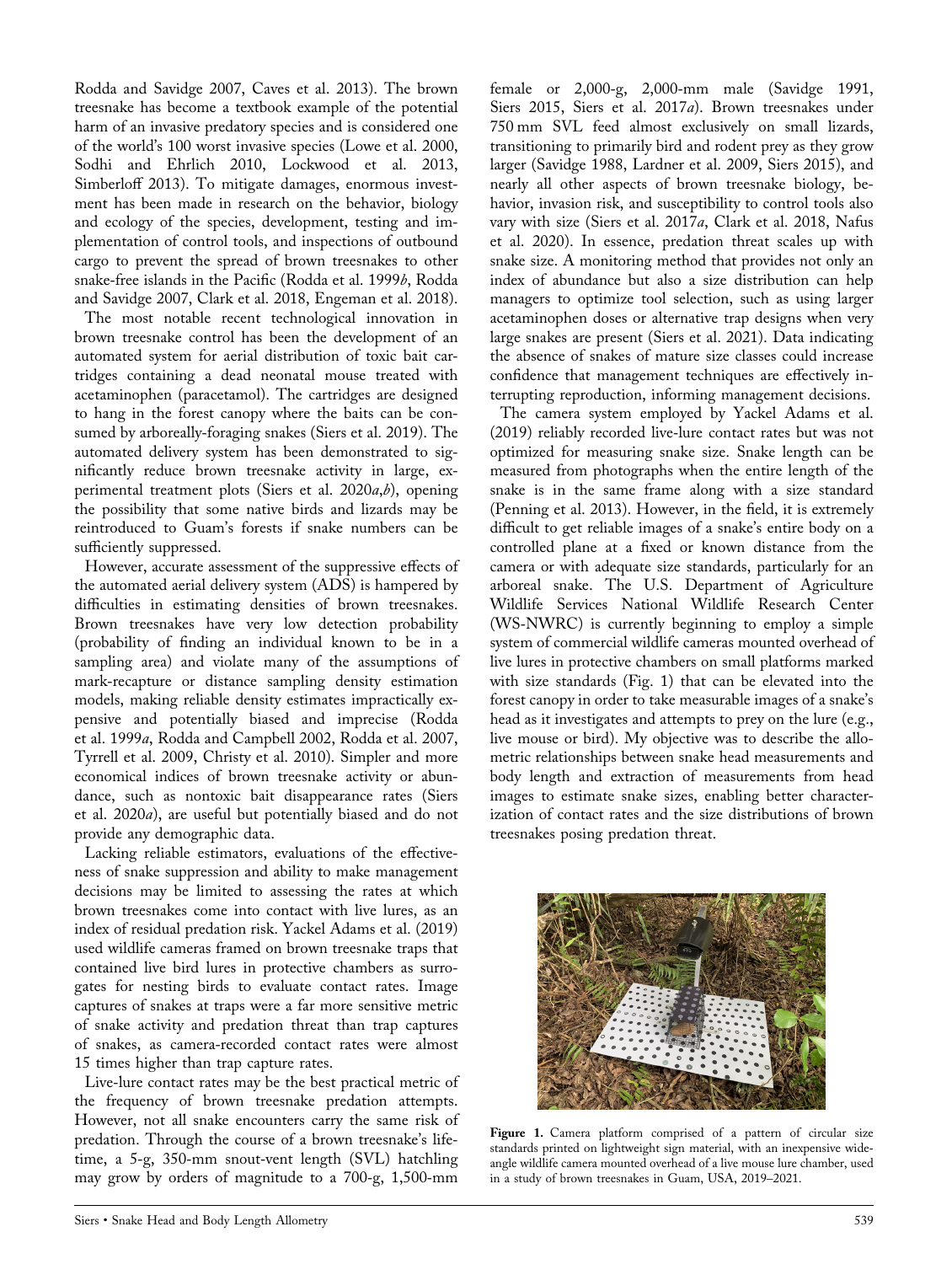## **METHODS**

#### Specimen Collection and Measurement

We obtained measurements from brown treesnakes collected during various research and management activities by WS‐NWRC and the U.S. Geological Survey, primarily in northern Guam over the span of approximately 2 years (4 September 2018–14 September 2020). We measured head length (HL) with calipers from the tip of the snout to the rear of the jaw, and head width (HW) at the broadest part of the rigid portion of the skull, approximately halfway between the eyes and the rear of the jaws; measurement further back on the head would be inconsistent due to lateral flaring of the jaws. We recorded head dimensions to the nearest 0.1 mm. We measured snout-vent length (SVL, mm) by gently stretching the body of the snake along a flexible tape as muscle contractions relaxed; this has been the standard method for brown treesnake body length measurements, having been conducted tens of thousands of times including on individuals that are repeatedly measured with no apparent ill effect. Although length measurements from unanesthetized snakes are less precise than those from anesthetized or preserved specimens (Cundall et al. 2016), stretching along a tape without anesthesia is typically the only practical method for field studies using free‐ranging snakes. We measured body mass (g) with hanging spring scales (Pesola Präzisionswaagen AG, Schindellegi, Switzerland) or electronic balances, in increments of 1 to 10 g, depending on the range and precision of the scale and mass of the snake. We determined sex (SEX) by probing for inverted hemipenes as per Reed and Tucker (2012); 24 snakes that were too small to be reliably probed were classified as juvenile. Although many of the snakes in the data set were captured and measured multiple times, we used only the first measurement for each individual to preclude concerns of pseudoreplication. All animal use was approved by the USDA National Wildlife

Research Center Animal Care and Use Committee under Protocol #QA‐2830.

We derived relative head width (RHW) as HL/HW, or head width controlling for head length, for a noncorrelated additional measure of head geometry. We calculated a body condition index (CI), as the ratio of observed to expected snake mass. Therefore, a snake of average body condition would have a CI of 1.0, and higher or lower values indicate snakes in better or poorer body condition, respectively. Expected mass was predicted from a linear regression based on a quadratic transformation of ln(length) as a predictor of ln (mass) for all snakes in the data set, to better fit the curvilinear relationship between these measures. During preliminary data exploration, the CI model containing a quadratic transformation of length outperformed the model containing only the untransformed length data by 391.52  $AIC_c$  units and improved the  $R^2$  of the relationship from 94.2 to 97.2%.

#### Obtaining Measurements from Images

Lure platforms were  $50.8 \times 76.2$  cm custom images printed on a lightweight outdoor sign product (poly foam material sandwiched between 2 layers of aluminum laminate) with a commercial infrared trail camera mounted overhead (Apeman H68, Apeman International Co., Ltd, Shenzhen, Guangdong, CN). Because of the barrel distortion in images resulting from use of a wide‐angle lens at close distance (Fig. 1), we elected to use circular size standards (as opposed to a right‐angle grid) so that standard measurements can be taken on the same angle as the head measurement to correct for this distortion. We arranged 20‐mm circular size standards in a concentric ring pattern around the center of the image (where the lure chamber would be situated; Fig. 2), allowing us to consider the distance of the head from the center of the image in judging the quality of the image captured.

Image measurements can be obtained by opening the photograph file in any image editing software that includes



Figure 2. Image from camera platforms printed on lightweight outdoor sign material, used in a study of brown treesnakes in Guam, USA, 2019-2021. Size standards are 20‐mm circles arranged in concentric rings around the center of the image where the lure chamber would be positioned. Numbers on the center row of standards depict the distance (cm) from the center of the image for all standards in that ring.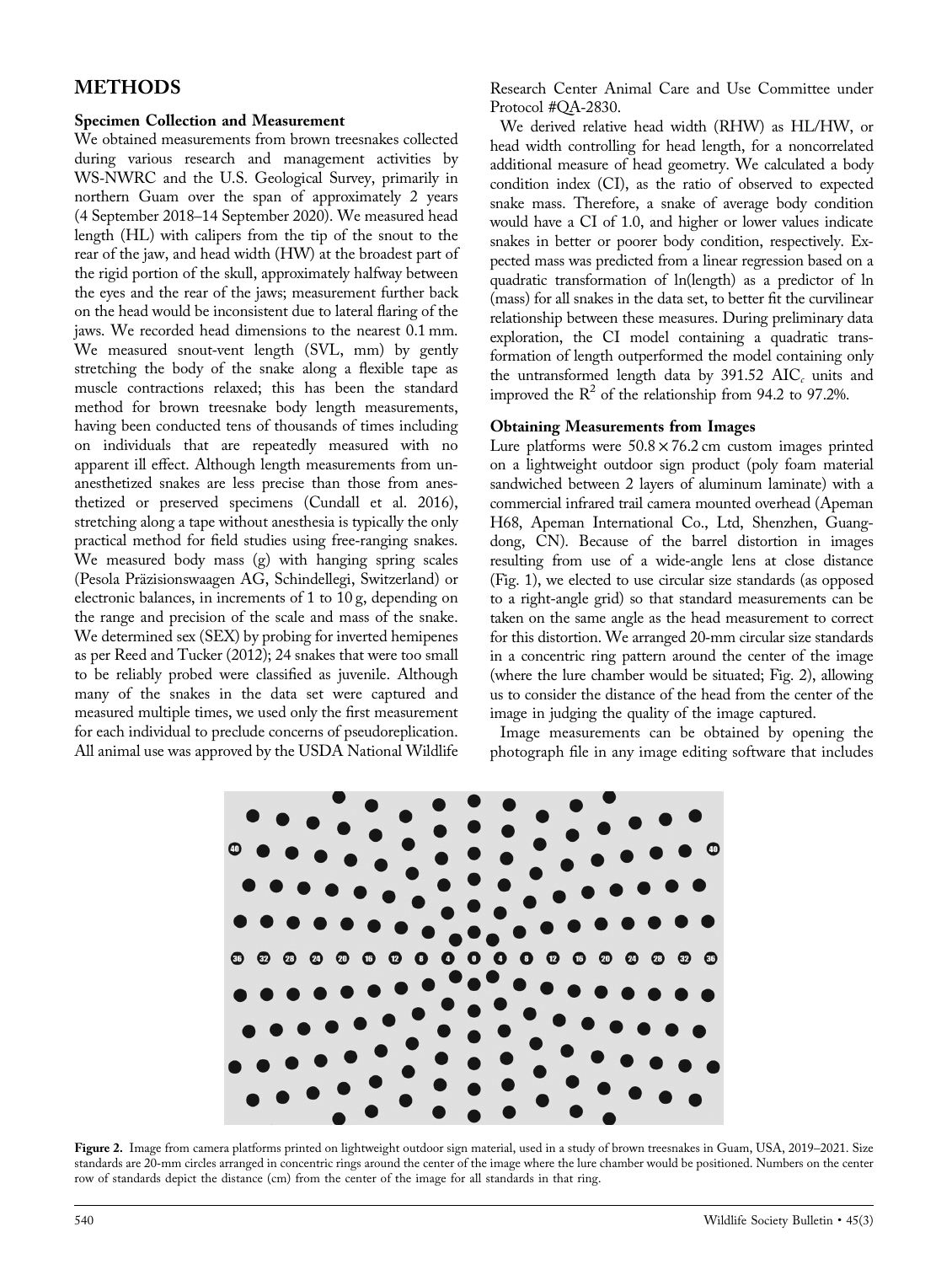

Figure 3. Cropped example of a brown treesnake head image from an overhead infrared camera in Guam, USA, 2020. Head length (HL) or head width (HW) can be calculated from image measurements by scaling standard length (SL) or standard width (SW) with known dimensions size standards (dark circles) in the image. Taking head and size standard measurements from the nearest size standard and along the same axes helps to correct for lens distortion.

a measurement tool (e.g., Adobe® Photoshop®, GIMP, ImageJ). Using the measurement tool, head length, head width, standard length, and standard width are measured, with head and standard measurements taken on the same angles (Fig. 3). Conversion from image dimensions to true dimensions is achieved by the simple equation:

Body measurement

 $=\frac{image \text{ body measurement} \times known \text{ standard measurement}}{log \text{ frequency}}$ image standard measurement

where image units (pixels, mm, etc.) are irrelevant as they cancel out leaving the estimated body dimension in the same units as the known standard dimension (see the worked example in Results). Snake size estimation will occur after completion of field trials so results are not reported here; this section of the article is presented to demonstrate how others might apply similar methods.

#### Statistical Methods

We performed all statistical tests and data visualization in the R environment for statistical computing, Version 3.5.3 (R Core Team 2019). We evaluated the effects of candidate predictor variables on the response variable (SVL) with linear regression models. We compared candidate models based on Akaike's information criterion corrected for small sample size  $(AIC<sub>c</sub>)$  using the R package MuMIn for multimodel inference (Bartoń 2020). We considered models within  $\triangle AIC < 2$  of the top model to be plausible alternative models, and we assessed relative variable importance (RVI) as the sum of weights  $(\omega)$  of all models that contained the term of interest (Anderson 2008). All models with interaction or polynomial terms also included the primary effects (e.g., the model reported as HL\*SEX also included  $HL + SEX$ ). During exploratory modeling, we confirmed that head length and head width are highly correlated  $(R^2 = 84.7\%)$ . We determined that HL was a more precise predictor of snake length than HW when modeled as sole predictors  $(R^2 = 91.5 \text{ vs. } 80.3\% \text{ and }$  $\triangle AIC_{c}$  of 455 between models) so elected to focus on HL

as the primary predictor in model comparisons. Head width added value to the model through the derived and uncorrelated RHW term.

We first evaluated a biological model considering effects of all candidate predictor variables. This included a quadratic transformation of head length  $(HL<sup>2</sup>)$ , allowing for a curvilinear relationship between HL and SVL as observed during data exploration, and an interaction between HL and sex (HL\*SEX) to allow for sexual dimorphism in allometry. The biological model included only records for which snake sex could be determined, eschewing 24 data points for juvenile snakes, and model selection was only performed on this subset of data. Although sex and body condition cannot be observed from head images, they were included in the biological model as potential additional sources of variation in the allometric relationship between head measurements and body length.

We then evaluated a photographic model using only the predictors that could be measured from camera images (HL,  $\text{H}$ L<sup>2</sup>, and RHW) including the 24 juvenile snakes. Finally, we revised the data set to drop outliers that are likely to represent measurement error (residuals >3 times the standard deviation) and generated predicted SVL values based on HL alone, with 80% prediction intervals. This provided a convenient reference to quickly estimate brown treesnake SVL from HL measured in camera images. Data are available from the USDA WS‐NWRC Quality Assurance Unit archives upon request.

## RESULTS

Throughout the course of the study, we collected head and body measurements on 543 unique snakes (223 females, 296 males, and 24 juveniles). For the biological model, all candidate terms were significant predictors of SVL. The top model included all terms and carried 100% of the model weights (Table 1). Relative variable importance was 1.00 for  $HL$  and  $HL<sup>2</sup>$  (i.e., included in models that carried 100% of the model weights), 0.99 for CI, RHW, and SEX, and 0.98 for the HL\*SEX interaction. The top model outperformed the next top model  $(HL + HL^2 + CI + RHW)$  by 9.14  $AIC<sub>c</sub>$  units and carried 96.6% of the model weight, clearly indicating a robust top model. The HL-only model outperformed the highest-ranking model without a HL term by 1120  $AIC_c$  units. SEX and HL\*SEX effects were significant, though the effect size was minor (Fig. 4), with females exhibiting a slightly steeper slope in the relationship than males. The coefficient for RHW  $(-64.3 \pm 19.0 \text{ SE})$ was negative, indicating that snakes with a narrower head in relation to body length tended to be shorter. The coefficient for CI ( $-68.23 \pm 19.3$  SE) was negative in the top models, indicating that head lengths for heavier, more robust snakes were slightly shorter when controlling for other terms in the model; this pattern is consistent with differences in head length for captive juvenile vipers fed a relatively high‐intake diet (Bonnet et al. 2001). Although all terms have predictive significance in the model selection process, their inclusion only improved  $\mathbb{R}^2$  from 90.9 to 91.8% over the HL-only model. The top biological model outperformed the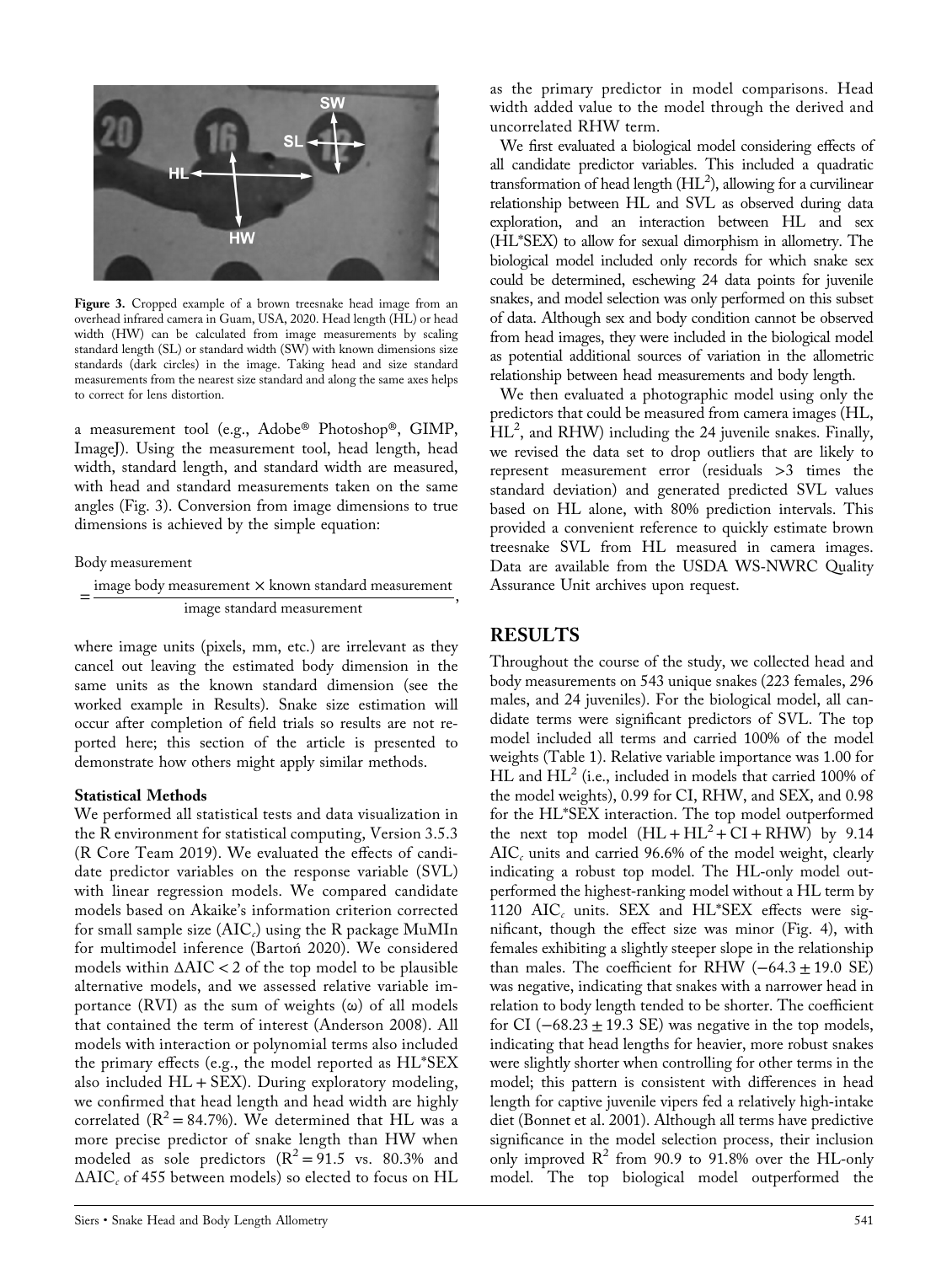Table 1. Subset of 12 of 32 possible models from the Akaike Information Criterion (AIC) model selection table for candidate predictors of brown treesnake snout-vent length in Guam, USA, 2018–2020. Subset includes: 1) models carrying 100% of summed model weights (ω); 2) highest-ranking models without each of the candidate predictors; 3) models containing each predictor alone; 4) the photographic model only containing terms that can be measured from camera images; and 5) the null model (intercept only). Predictors are head length (HL) and its quadratic term (HL<sup>2</sup>), relative head width (head length/head width, RHW), body condition index (CI), sex (SEX), and a head length by sex interaction term (HL\*SEX).

| Model                                  | $df^a$ | $logLik^b$ | $AIC_c^c$ | $\triangle AIC_c^d$ | $\omega^{\mathrm{e}}$ | $\mathbb{R}^2$ |
|----------------------------------------|--------|------------|-----------|---------------------|-----------------------|----------------|
| $HL + HL2 + RHW + CI + SEX + HL*SEX$   | 8      | $-3057.52$ | 6131.32   | 0.00                | 0.966                 | 0.918          |
| $HL + HL^2 + RHW + CI$                 | 6      | $-3064.15$ | 6140.47   | 9.14                | 0.010                 | 0.916          |
| $HL + HL2 + CI + SEX + HL*SEX$         |        | $-3063.28$ | 6140.77   | 9.45                | 0.009                 | 0.917          |
| $HL + HL2 + RHW + SEX + HL*SEX$        |        | $-3063.76$ | 6141.73   | 10.41               | 0.005                 | 0.916          |
| $HL + HL^2 + RHW$ (photographic model) |        | $-3073.26$ | 6156.64   | 25.31               | 0.000                 | 0.913          |
| $HL + HL^2$                            | 4      | $-3077.38$ | 6162.84   | 31.51               | 0.000                 | 0.912          |
| HL.                                    |        | $-3085.52$ | 6177.09   | 45.77               | 0.000                 | 0.909          |
| $RHW + CI + SEX$                       |        | $-3643.61$ | 7297.33   | 1166.00             | 0.000                 | 0.219          |
| <b>SEX</b>                             |        | $-3679.34$ | 7364.74   | 1233.41             | 0.000                 | 0.104          |
| <b>RHW</b>                             |        | $-3682.16$ | 7370.36   | 1239.04             | 0.000                 | 0.094          |
| СI                                     |        | $-3698.26$ | 7402.57   | 1271.24             | 0.000                 | 0.036          |
| Null model (intercept only)            |        | $-3707.84$ | 7419.71   | 1288.38             | 0.000                 | 0.000          |

 $\frac{a}{b}$  Degrees of freedom;<br> $\frac{b}{c}$  log-likelihood;

 $\degree$  Akaike information criteria corrected for small sample size;

 $\rm ^d$  Difference between top model and current model in AIC $_{c}$  units;  $\rm ^e$  Model weights.

photographic model by  $25.31$   $AIC_c$  units, but only improved  $R^2$  from 91.3 to 91.8%.

Several outliers were evident, likely due to measurement or data entry errors (Fig. 4). When reducing the data set by removing the outliers (28 observations >3 times the standard deviation), the predictive power of the photographic model improved to  $R^2 = 96.0\%$  and  $HL + HL^2$ alone accounted for 95.9% of the variation in SVL; in comparison, HW accounted for only 83.8%. Predicted snake lengths based on head length only, with 80% prediction intervals, are tabulated in a convenient reference (Table S1, available online in Supporting Information); prediction intervals are roughly  $\pm 85$  mm from the predicted SVL, regardless of length.

#### Regression Equations

The estimated regression equation for the photographic model  $(R^2 = 96.0\%)$  was:

$$
SVL = -39.94 + (41.61 * HL) + (-0.1324 * HL2) + \left(-55.61 * \frac{HL}{HW}\right).
$$

The equation for the simplified  $HL + HL^2$  model  $(R^2 = 95.9\%)$  is:

$$
SVL = -158.4 + (43.09 * HL) + (-0.1486 * HL^2).
$$

All measurements are in mm.

Using the image with head and size standard measurement landmarks (Fig. 3):

Head length = 
$$
\frac{472 \text{ pixels} \times 20 \text{ mm}}{229 \text{ pixels}} = 41.2 \text{ mm}.
$$

Using the lookup table provided (Table S1), this specific snake would be estimated at 1,368 mm SVL with an 80% prediction interval of 1,284–1,453 mm.

#### DISCUSSION

Head length alone is a relatively precise predictor of brown treesnake length, explaining 95.9% of the variation in SVL after removing outlier measurements. Given the challenge of measuring a prehensile and uncooperative snake over a flexible tape, and interobserver differences in the force with which snakes are stretched (Penning et al. 2013, Cundall et al. 2016), much of the remaining 4.1% of unexplained variation could be due to error in SVL measurement. It may be that brown treesnake head length is a more precise predictor of body length than direct measurement of SVL with a flexible tape, given the less difficult task of measuring a relatively small, rigid, and easily restrained part of the anatomy with calipers. Estimating snake length from head length may also reduce the amount of animal handling necessary, prevent possible snake injury from overly forceful stretching, and reduce risk of venomous bites during attempts to measure snakes at full stretched length.

Head width was a comparatively poor predictor of SVL. Measurement of HL is limited primarily to one rigid bone assembly (lower mandible) and how it articulates with the premaxillary (snout). In comparison, HW may be more prone to observer error (Cundall et al. 2016), given the less precise landmarks for measurement and the potential for improper inclusion of both lower mandibles in measurements, as they are laterally mobile. Head width has also been reported as a poor predictor of other allometric relationships in snakes such as gape size (Hampton 2014). Inclusion of relative head width (controlling for head length) in models increased predictive power; however, the highest-ranked model without RHW was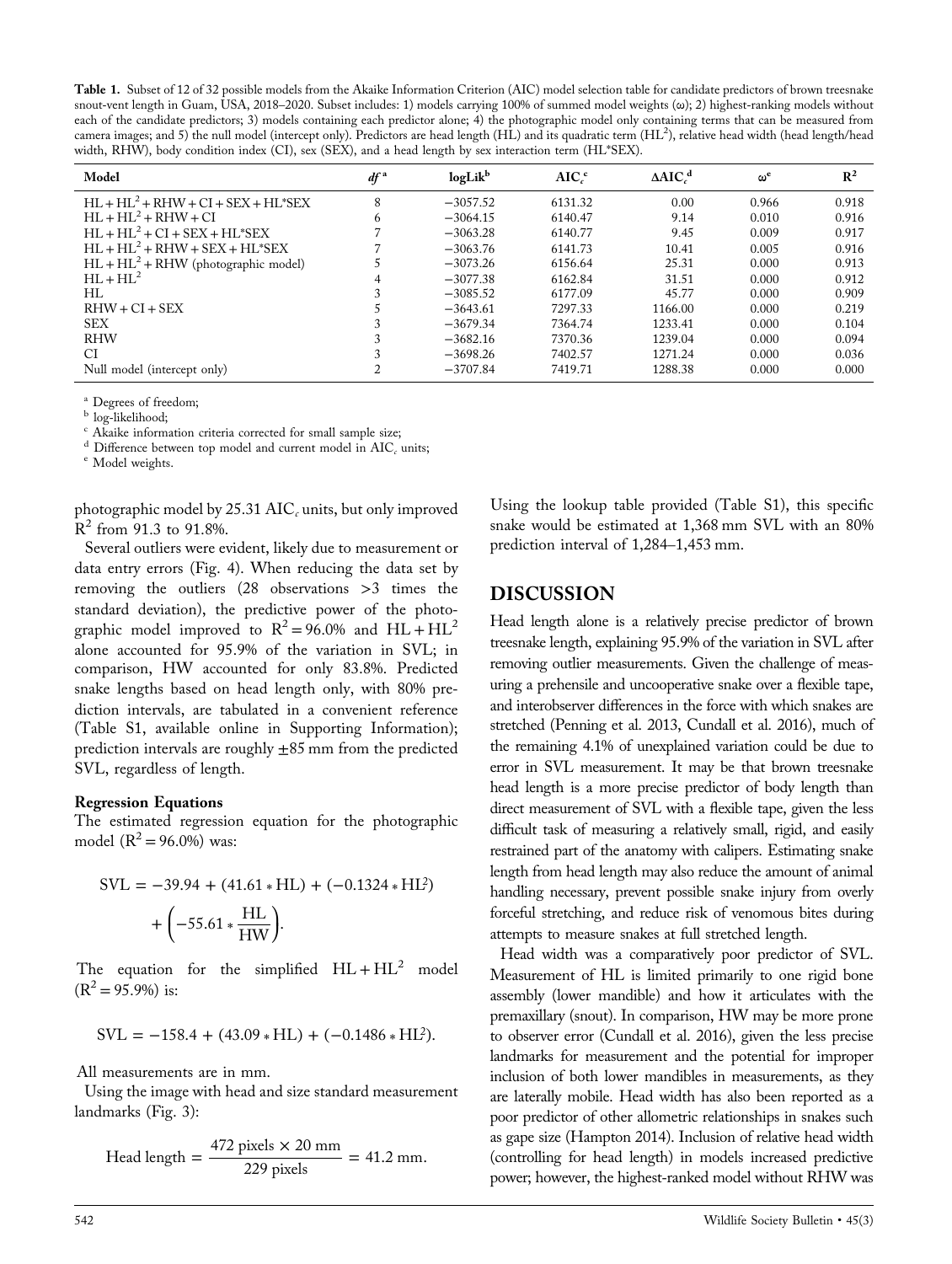

Figure 4. Linear regression predictions of brown treesnake snout-vent length as a function of head length. The biological model (A) includes all recorded predictor terms: head length and head length<sup>2</sup>, relative head width (head length/head width), body condition index, sex, and a head length \* sex interaction term. The prediction range for females is shorter because males grow much larger. The photographic model (B) includes only predictors that can be measured in camera images: head length, head length<sup>2</sup>, and relative head width; data for this model include an additional 24 measurements of snakes too small to be sexed for the biological model. Circles represent individual measurements in the data set. Shaded areas around regression lines are 95% confidence intervals for the estimate (1.96\*standard error), and dashed lines are 95% prediction intervals. Data were collected in Guam, USA, 2018–2020.

outperformed by the next higher‐ranking model that included RHW by only 0.16 AIC<sub>c</sub> units and  $R^2$  was not improved. With an  $R^2$  of 83.8%, cautious estimation of body length from head width could be made if a suitable image of head length is not available. While the contributions of relative head width to predictive models were statistically significant, the improvement in  $R^2$  by including RHW in the photographic model was negligible at 0.1%; if seeking to reduce animal handling, streamline data collection, and simplify predictive equations, head width measurements could be eliminated from field protocols.

Although all other potential predictors of body length were included in the top biological model (CI, SEX, and SEX\*HL), their addition to the model reduced variance but did little to explain variation in snake length in meaningful terms. The slope of the regression line is slightly steeper for females than for males, indicating that female body length does not grow as quickly in relation to the head. This relationship could be interpreted as supporting speculation that females make less metabolic investment in increasing body length in favor of accumulating mass and‐or energy stores for reproduction (Savidge 1991, Siers et al. 2017b). However, addition of SEX and HL\*SEX increased  $\mathbb{R}^2$  by only 0.19%. Head images cannot be used to determine sex of the snake.

For simplicity, we recommend that brown treesnake body length predictions can be made from head length measurements  $(HL + HL^2)$  alone (Table S1). Although these values are predicted to 1 mm precision, Cundall et al. (2016) caution that the flexibility of anatomical elements of snakes and inherent imprecision in measurements within and among measurers and under varying specimen conditions (preserved, anesthetized, unanesthetized) indicate that there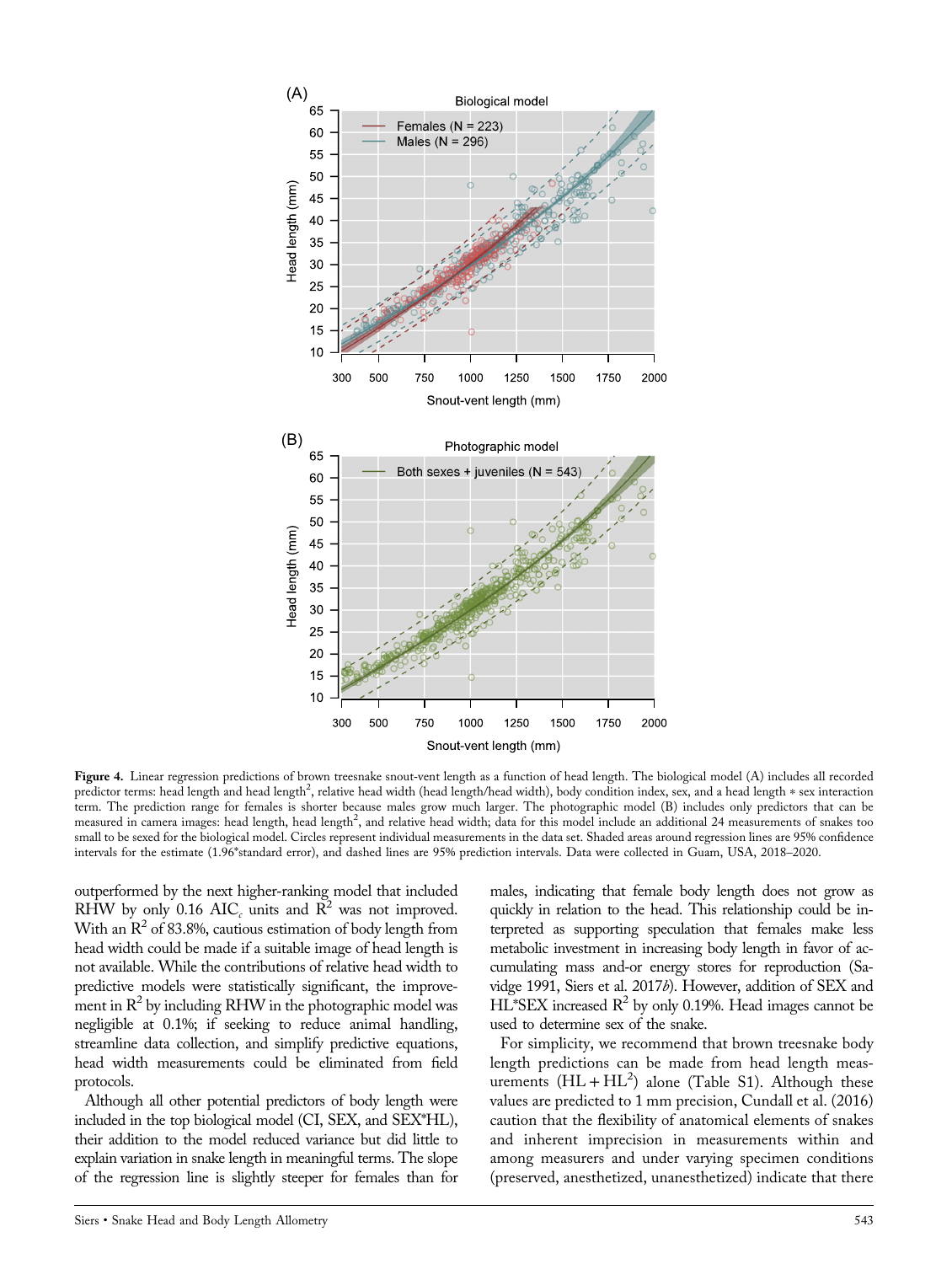may be no true length of snakes. Such measurements are not repeatable with high precision, and Cundall et al. (2016) advocate for rounding off values or accepting that accurate length descriptions might require reporting means and standard deviations from multiple repeated measurements of the same individual. For most ecological inquiries, the reduction in precision will have little consequence.

If a size standard is included in the image at the same distance from the lens as the snake, brown treesnake size can be estimated from head images captured with wildlife cameras. Coupled with live lures, our methods can be used to describe size distributions of brown treesnakes and frequency of predation attempts, as estimated by contact rates, to evaluate the remaining predation threat where brown treesnake numbers have been suppressed through management efforts. Such data may be the most practical and direct information upon which to base decisions about whether suppression efforts have been effective enough to reintroduce native vertebrates that were extirpated by this harmful invasive predator. Similar methods may be applied for innumerable other study systems where direct physical measurements of wildlife are impractical or impossible.

#### ACKNOWLEDGMENTS

Thanks to the field biologists of the USGS Brown Treesnake lab for collecting most of the head and body measurement data: D. R. Bradke, A. R. Bryant, A. F. Collins, F. T. Erickson, E. R. Frasch, T. J. Hinkle, K. L. Kabat, A. L. Leach, A. G. Nacpil, D. V. Young, Z. C. Quiogue, C. M. Reza, N. J. Sablan, N. Van Ee, T. A. Thompson, M. C. Viernes, and P. X. Xiong. Data provided by USGS were collected during studies run by Principal Investigators A. A. Yackel Adams, M. G. Nafus, and S. M. Goetz. T. A. Thompson assisted with data queries. J. G. Borja and J. B. Rabon of USDA Wildlife Services contributed additional measurement data, particularly for larger snakes. We thank J. Refsnider (Associate Editor), A. Knipps (Editorial Assistant), and 3 anonymous reviewers for their suggestions, which improved this manuscript. This work was funded by U. S. Navy Joint Region Marianas and Marine Corps Forces, Pacific under MIPR # N6112818MP001AG, M2002119MPDP155, M2002118MPDP076, and M2002120MPDP076, administered by M. J. Mazurek and M. A. Hall, and was supported in part by the U.S. Department of Agriculture, Animal and Plant Health Inspection Service, Wildlife Services, National Wildlife Research Center. Reference herein to any specific commercial products, process, or service by trade name, trademark, manufacturer, or otherwise, does not necessarily constitute or imply its endorsement, recommendation, or favoring by the United States Government.

### LITERATURE CITED

- Anderson, D. R. 2008. Model based inference in the life sciences: a primer on evidence. Springer, New York, New York, USA.
- Atkinson, I. A. 1996. Introductions of wildlife as a cause of species extinctions. Wildlife Biology 2:135–141.
- Bartoń, K. 2020. MuMIn: Multi‐Model Inference. R package version 1.43.6. <https://CRAN.R-[project.org/package](https://CRAN.R-project.org/package=MuMIn)=MuMIn>. Accessed 27 April 2021.
- Bonnet, X., R. Shine, G. Naulleau, and C. Thiburce. 2001. Plastic vipers: influence of food intake on the size and shape of Gaboon vipers (Bitis gabonica). Journal of Zoology 255:341–351.
- Breuer, T., M. M. Robbins, and C. Boesch. 2007. Using photogrammetry and color scoring to assess sexual dimorphism in wild western gorillas (Gorilla gorilla). American Journal of Physical Anthropology 134:369–382.
- Caves, E. M., S. B. Jennings, J. HilleRisLambers, J. J. Tewksbury, and H. S. Rogers. 2013. Natural experiment demonstrates that bird loss leads to cessation of dispersal of native seeds from intact to degraded forests. PLoS ONE 8:e65618.
- Christy, M. T., A. A. Yackel Adams, G. H. Rodda, J. A. Savidge, and C. L. Tyrrell. 2010. Modelling detection probabilities to evaluate management and control tools for an invasive species. Journal of Applied Ecology 47:106–113.
- Clark, L., C. S. Clark, and S. R. Siers. 2018. Brown treesnakes: methods and approaches for control. Pages 107–134 in W. C. Pitt, J. C. Beasley, and G. W. Witmer, editors. Ecology and management of terrestrial vertebrate invasive species in the United States. CRC Press, Boca Raton, Florida, USA.
- Collett, R. A., and D. O. Fisher. 2017. Time‐lapse camera trapping as an alternative to pitfall trapping for estimating activity of leaf litter arthropods. Ecology and Evolution 7:7527–7533.
- Cundall, D., A. Deufel, G. MacGregor, A. Pattishall, and M. Richter. 2016. Effects of size, condition, measurer, and time on measurements of snakes. Herpetologica 72:227–234.
- Engeman, R. M., A. B. Shiels, and C. S. Clark. 2018. Objectives and integrated approaches for the control of brown tree snakes: an updated overview. Journal of Environmental Management 219:115–124.
- Gray, P. C., K. C. Bierlich, S. A. Mantell, A. S. Friedlaender, J. A. Goldbogen, and D.W. Johnston. 2019. Drones and convolutional neural networks facilitate automated and accurate cetacean species identification and photogrammetry. Methods in Ecology and Evolution 10:1490–1500.
- Hampton, P. M. 2014. Allometry of skull morphology, gape size and ingestion performance in the banded watersnake (Nerodia fasciata) feeding on two types of prey. Journal of Experimental Biology 217:472–478.
- Hile, M. E., H. F. Hintz, and H. N. Erb. 1997. Predicting body weight from body measurements in Asian elephants (Elephas maximus). Journal of Zoo and Wildlife Medicine 28:424–427.
- Krause, D. J., J. T. Hinke, W. L. Perryman, M. E. Goebel, and D. J. LeRoi. 2017. An accurate and adaptable photogrammetric approach for estimating the mass and body condition of pinnipeds using an unmanned aerial system. PLoS ONE 12:0187465.
- Lardner, B., J. A. Savidge, G. H. Rodda, and R. N. Reed. 2009. Prey preferences and prey acceptance in juvenile brown treesnakes (Boiga irregularis). Herpetological Conservation and Biology 4:313–323.
- Lockwood, J. L., M. F. Hoopes, and M. P. Marchetti. 2013. Invasion ecology. Wiley‐Blackwell, Chichester, West Sussex, UK.
- Lowe, S., M. Brown, S. Boudjelas, and M. De Poorter. 2000. 100 of the world's worst invasive alien species: a selection from the Global Invasive Species Database. Invasive Species Specialist Group, World Conservation Union, Auckland, NZ.
- McKinney, R. A., S. M. Glatt, and S. R. Williams. 2004. Allometric length‐weight relationships for benthic prey of aquatic wildlife in coastal marine habitats. Wildlife Biology 10:241–249.
- Mollet, H. F., and G. M. Cailliet. 1996. Using allometry to predict body mass from linear measurements of the white shark. Pages 81–89 in A. P. Klimley and D. G. Ainley, editors. Great white sharks: the biology of Carcharadon carcharias. Academic Press, San Diego, California, USA.
- Moore, H. A., J. L. Champney, J. A. Dunlop, L. E. Valentine, and D. G. Nimmo. 2020. Spot on: using camera traps to individually monitor one of the world's largest lizards. Wildlife Research 47:326–337.
- Morris, B., and A. J. Mead. 2016. Body mass estimates from bone and tooth measurements in white-tailed deer, Odocoileus virginianus. Georgia Journal of Science 74:Article 18.
- Muneza, A. B., W. Ortiz‐Calo, C. Packer, J. J. Cusack, T. Jones, M. S. Palmer, A. Swanson, M. Kosmala, A. J. Dickman, D. W. Macdonald, and R. A. Montgomery. 2019. Quantifying the severity of giraffe skin